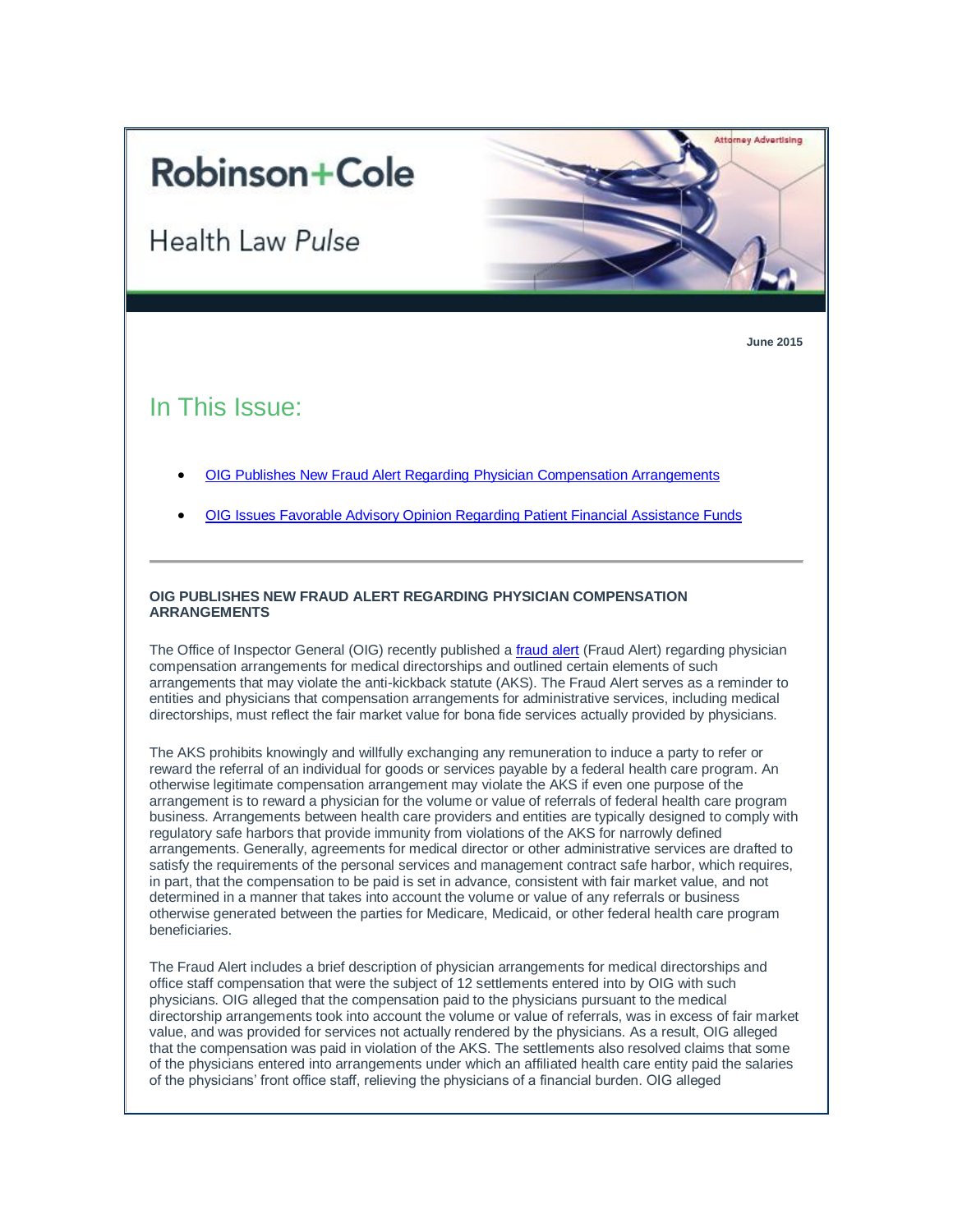that this also constituted prohibited remuneration under the AKS.

The Fraud Alert states that, because OIG determined that the physicians were "an integral part of the scheme," they were subject to monetary penalties. OIG's imposition of monetary penalties against the physicians involved in the arrangements serves as a warning for physicians to ensure that all administrative services arrangements comply with all of the requirements of a safe harbor to the AKS. Violations of the AKS may result in criminal, civil, and administrative sanctions, including financial penalties and exclusion from participation in federal health care programs, for both parties to an arrangement.

## **OIG ISSUES FAVORABLE ADVISORY OPINION REGARDING PATIENT FINANCIAL ASSISTANCE FUNDS**

The Office of Inspector General (OIG) recently issued a favorable advisory opinion (Advisory Opinion) to a nonprofit, tax-exempt charitable organization (Requestor) regarding its proposed arrangement (Arrangement) to provide financial assistance to individuals with chronic diseases receiving health care services from the Requestor. OIG concluded that, while the Arrangement could potentially generate prohibited remuneration under the federal anti-kickback statute (AKS), it would not impose civil monetary penalties or administrative sanctions on the Requestor because the Arrangement presents only a minimal risk of fraud and abuse.

### **The Arrangement**

Under the Arrangement, the Requestor would utilize donor contributions to establish multiple disease funds to provide financial assistance to individuals undergoing treatment for various chronic diseases. The financial assistance would reduce or eliminate cost-sharing obligations for prescription drugs or devices, health insurance premiums, and incidental expenses (such as travel expenses and ongoing testing). Eligibility determinations for the financial assistance would be based on federal poverty guidelines, and assistance would be provided on a first-come, first-served basis to the extent of available funding. Applicants would be required to select a health care provider or supplier, and would have a treatment plan in place prior to applying for assistance, and would be free to change physicians, pharmacies, treatment regimens, and health insurance at all times. Assistance would be available for all devices and drugs, including generic or bioequivalent drugs, covered by Medicare or the patient's primary insurer in the approved course of treatment for the specific chronic disease. The Requestor would not consider the identity of the applicant's provider, supplier, the particular drugs or devices, the referring party, or any donor that may have contributed to the particular disease fund in making the eligibility determination. Information about available assistance would be provided to patients through physicians, pharmacies, equipment suppliers, and product manufacturers.

The Requestor would seek donations from corporations and individuals, and donors would have the opportunity to earmark their donation for a disease-specific fund or to leave the donation unrestricted. Donors and related parties would not directly or indirectly influence the identification or delineation of disease funds. No assistance fund would be limited to particular drugs or devices or those manufactured or marketed by particular entities.

Donors and their family members, officers, directors, employees, and other affiliated persons, as well as former directors, officers, or employees of a donor, who maintain an ongoing relationship with the donor would be ineligible to serve on the Requestor's board of directors and would not be in a position to exercise any direct or indirect control over the Arrangement. Directors, officers, employees, and their immediate family members of the third-party entities making eligibility determinations and processing claims would also be prohibited from serving on the Requester's board of directors or as a senior manager of the Requestor. The Requestor would provide de-identified, aggregate data to donors but would not provide donors with any data to enable them to look for correlations between the amount or frequency of their donations and resulting usage of their services or supplies by patients. The Requestor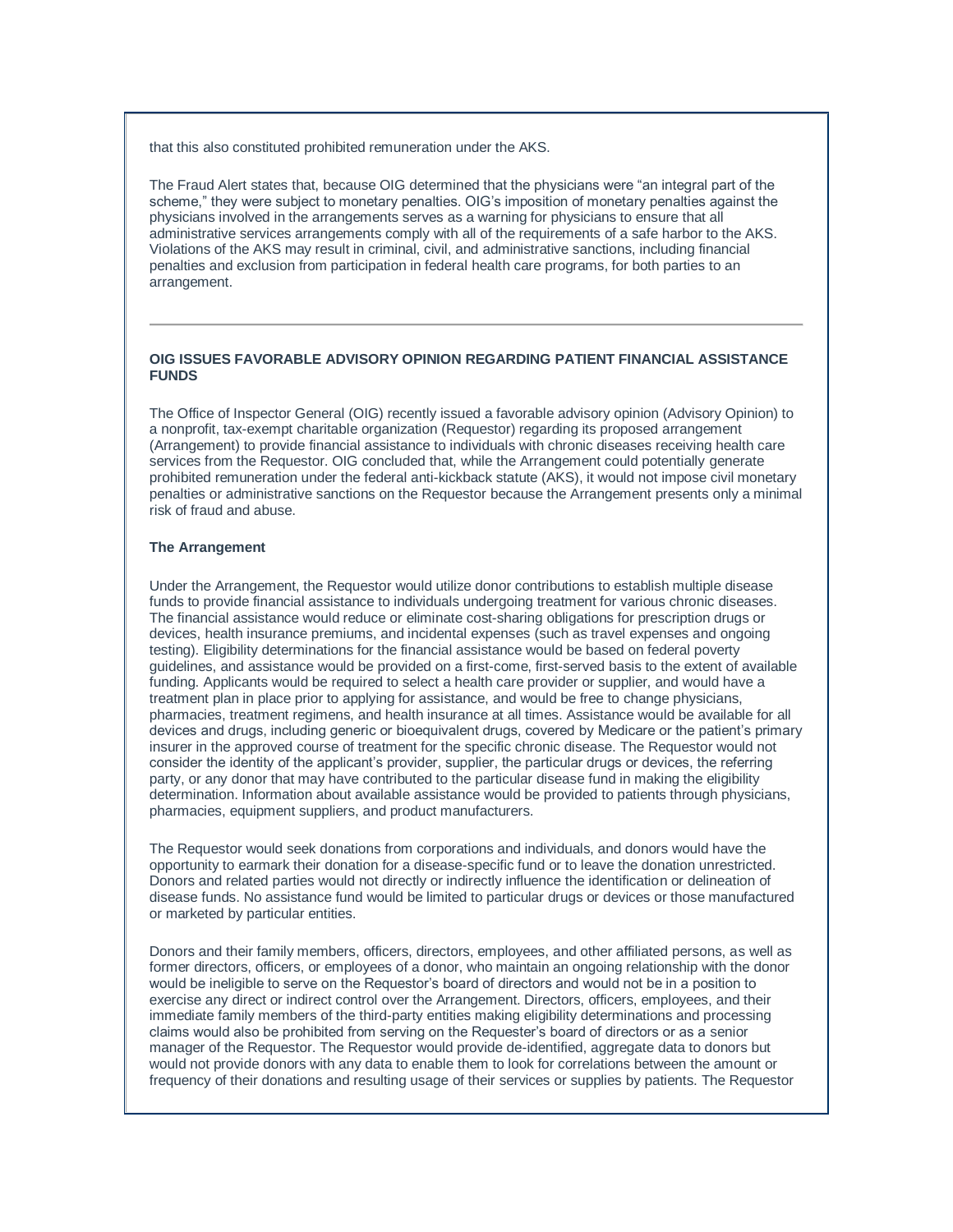would not provide patients with any information regarding donors and would not provide donors with any information regarding other donors.

#### **OIG Findings**

The AKS makes it a crime to knowingly and willfully offer or receive remuneration to induce or reward referrals of items or services reimbursable by a federal health care program.

In analyzing the Arrangement and the risk of violating the AKS, OIG focused on several safeguards that minimize the risk that donor contributions provided under the Arrangement might influence patient referrals by the Requestor: (1) no donor would be in a position to exert control over the Requestor or the Arrangement; (2) applicants would have to choose a provider and have a treatment plan in place prior to applying for assistance and would be free to change providers, treatment plans, and/or insurance while participating in the Arrangement, and the Requestor would not recommend providers, drugs, or devices; (3) the de-identified, aggregate data provided to donors by the Requestor would not enable a donor to correlate the amount or frequency of its donations with the amount or frequency of patient use of its drugs, devices, or services; and (4) though donors would be able to earmark donations to particular disease funds, they would not be able to directly or indirectly influence the identification or delineation of disease funds, thereby limiting the risk that a donor could direct funds to its own products.

OIG also concluded that assistance payments pose a minimal risk of influencing a federal health care program beneficiary's selection of a provider, supplier, or particular product or service because the Requestor's determination of whether an applicant qualifies for assistance would be based solely on financial need, without consideration of the identity of the applicant's provider, supplier, drugs or devices needed, any referring party, or any donor, and all financially needy patients would be eligible for assistance on a first-come, first-served basis to the extent of available funding.

#### **Conclusion**

As OIG noted, the Advisory Opinion is consistent with previously issued guidance, including Special Advisory Bulletins regarding patient assistance programs in which OIG advised that cost-sharing subsidies provided by bona fide independent charities, in most cases, do not raise concerns under the AKS, even if the subject charities receive contributions from donors whose products are supported by such subsidies. Although the Advisory Opinion is limited to the Requestor and the specific facts of the Arrangement, organizations contemplating a patient assistance program may want to carefully review OIG's interpretation of the AKS as set forth in the Advisory Opinion.

If you have any questions, please contact a member of Robinson+Cole's [Health Law Group:](http://www.rc.com/practices/HealthLaw/index.cfm)

[Lisa M. Boyle](http://www.rc.com/people/LisaMBoyle.cfm) | [Leslie J. Levinson](http://www.rc.com/people/LeslieJLevinson.cfm) | [Brian D. Nichols](http://www.rc.com/people/BrianDNichols.cfm) | [Theodore J. Tucci](http://www.rc.com/people/TheodoreJTucci.cfm)

[Pamela H. Del Negro](http://www.rc.com/people/PamelaHDelNegro.cfm) | [Christopher J. Librandi](http://www.rc.com/people/ChristopherJLibrandi.cfm) | [Meaghan Mary Cooper](http://www.rc.com/people/MeaghanMaryCooper.cfm)

[Nathaniel T. Arden](http://www.rc.com/people/NathanielTArden.cfm) | [Conor O. Duffy](http://www.rc.com/people/ConorODuffy.cfm)

For insights on legal issues affecting various industries, please visit our **[Thought Leadership](http://www.rc.com/subscribe-now.cfm)** page and subscribe to any of our newsletters or blogs.

Boston | Hartford | New York | Providence | Stamford | Albany | Los Angeles | Miami | New London | rc.com